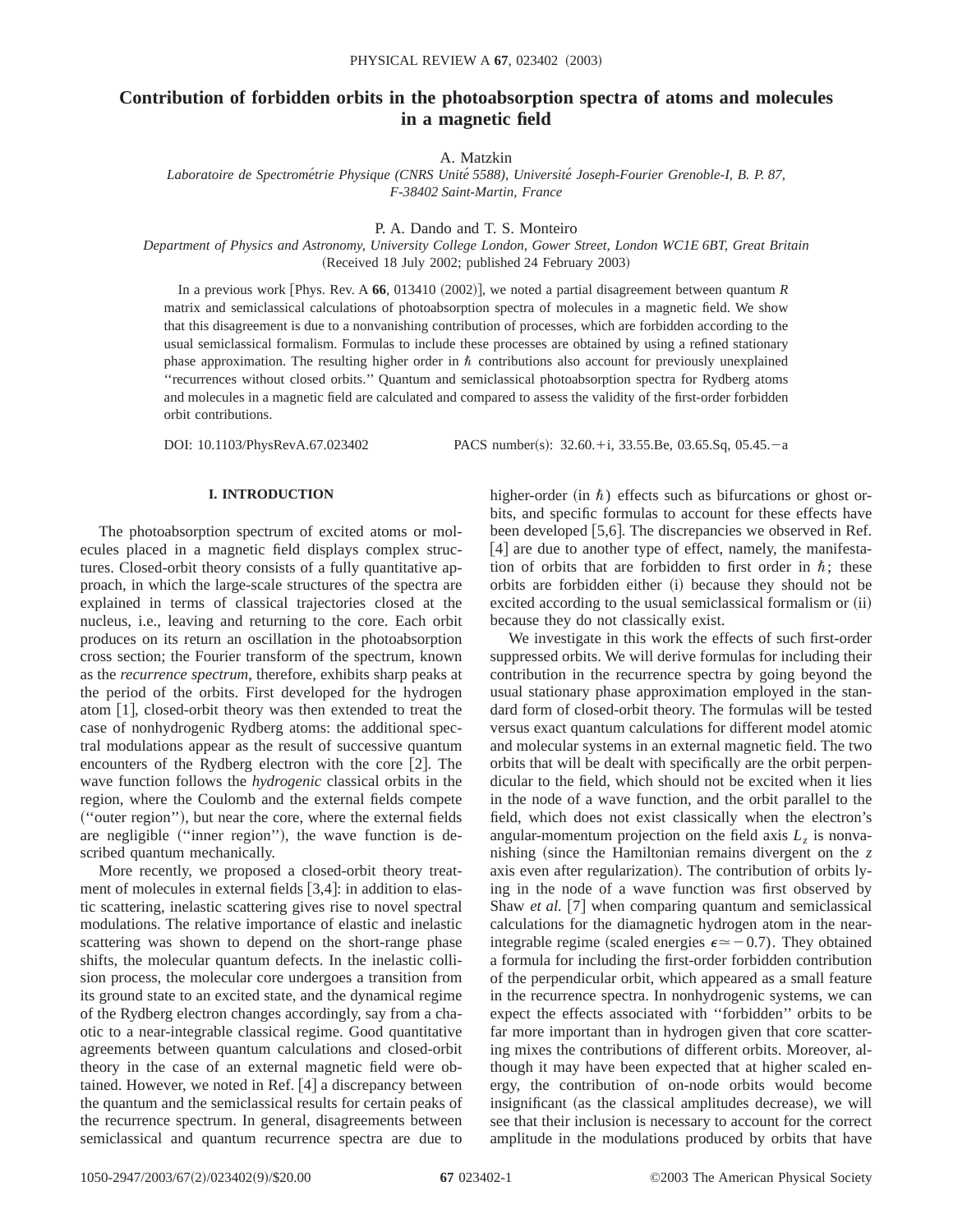bifurcated from them. The existence of recurrences produced by ''nonexisting'' orbits on the field axis was reported for Rydberg atoms in an electric field by Robicheaux and Shaw [8], who developed a heuristic formula which yielded a poor agreement between semiclassical and quantum calculations. We will derive a formula for appropriately taking into account such classically forbidden orbits and compare it to quantum calculations in the case of an external magnetic field. In passing, we will also show that the contribution of the parallel orbit when it is allowed (i.e., for  $L_z=0$ ) can be obtained by treating it as any other orbit, provided a higherorder refined stationary phase integration is used (whereas the parallel orbit has always been treated as a special case, following the original derivation given by Gao and Delos  $[9]$ .

The paper is organized as follows. We recall in Sec. II the usual semiclassical formulas of closed-orbit theory (with provision for multichannel core scattering). Section III details the derivation of the contribution to the photoabsorption spectra of the first-order forbidden orbits. We report in Sec. IV quantum and semiclassical calculations for different values of the quantum defects, scaled energies, or magneticfield ranges, focusing on the contribution of those forbidden orbits. We give our conclusions in Sec. V.

# **II. OVERVIEW OF STANDARD MULTICHANNEL CLOSED-ORBIT THEORY**

Closed-orbit theory explains the dynamics underlying the photoabsorption spectra of Rydberg atoms or molecules in external fields in terms of closed orbits: following initial photo-excitation, the wave function of the excited electron propagates first in a region near the ionic core ("inner region"), in which the external field can be neglected. Beyond the inner region, the wave function is propagated semiclassically along classical trajectories. Some trajectories return to the inner region, and the semiclassical wave function carried by those trajectories is matched to an exact wave function in the inner region given by a standard (field-free) multichannel quantum-defect theory (MQDT) expansion. The superposition of these returning waves with the initially dipole-excited wave function produces sinusoidal modulations in the photoabsoprtion spectrum, which appear as isolated peaks in the Fourier-transformed ("recurrence") spectrum. Further modulations (i.e., peaks in the recurrence spectrum) are caused by the core-scattering process; in a multichannel problem, the electron can exchange energy and angular momenta with the core, so that after the collision, the electron wave function propagates outward again and when it leaves the inner region, the wave function will follow once again classical trajectories. If the collision was perfectly elastic, the electron will follow one of the previously followed trajectories; on the other hand, inelastic collisions will result in trajectories pertaining to a different classical regime.

In Ref.  $[4]$ , we described in detail photoabsorption from a ground-state diatomic molecule in a static magnetic field. After photoexcitation, the molecular core could either be rotationally excited or nonexcited The molecular core then plays the role of an effective two-level scatterer, which combines classical trajectories belonging to two different dynamical regimes (typically, chaotic and near-integrable regimes), thereby producing additional modulations in the photoabsorption spectrum. The way these combinations occur depends both on the classical characteristics (amplitude  $A_k$  and action  $S_k$  of the *k*th trajectory), and on the properties of the scatterer (which is given by the scattering transition matrix, *T*). Scaled energy spectroscopy consists of simultaneously varying the magnetic-field strength  $\gamma$  and the laser excitation frequency so as to keep  $\epsilon = E\gamma^{-2/3}$  constant, where  $E$  is the energy of the Rydberg electron;  $\epsilon$  is the scaled energy, which depends on the core state *j* through the energy partition between the core and the outer electron. Although scaling for molecules is only approximate, we have seen in Ref. [4] how a molecular system can be scaled conveniently;  $\hbar$ <sub>eff</sub> will stand for  $\gamma^{1/3}$ , since the field strength plays the rôle of the Planck constant  $[10]$ . The absorption rate in the one core-scatter approximation is then given by [see Eq.  $(3.30)$  in  $\text{Ref.} |4|$ 

$$
\mathcal{F}(\hbar_{\text{eff}}) = 2^{19/4} \pi^{3/2} \sum_{j} \sum_{\alpha} \sum_{\alpha'} \text{Im} \left\{ \langle \alpha | j \rangle C_{\alpha} C_{\alpha'} e^{i \pi (\mu_{\alpha} + \mu_{\alpha'})} \right.\times \left[ \langle j | \alpha' \rangle \sum_{k} \tilde{\mathcal{R}}_{k}^{j}(\epsilon_{j}) + \hbar_{\text{eff}}^{1/2} 2^{11/4} \pi^{3/2} \sum_{j'} \langle j' | \alpha' \rangle T_{jj'} \sum_{k} \tilde{\mathcal{R}}_{k}^{j'}(\epsilon_{j'}) \sum_{q} \tilde{\mathcal{R}}_{q}^{j}(\epsilon_{j}) \right].
$$
\n(1)

The notation has been completely detailed in Sec. III of Ref. [4], but in short: *j* (and *j'*) is a compound index accounting for the core-electron couplings when the electron dynamics has uncoupled from the core. If we assume  $H_2$  as the prototype molecule, the initial state has the quantum numbers *J*  $=0$ ,  $l=0$  (*J* is the total angular momentum, *l* the orbital momentum of the outer electron), the sum over  $j$  runs over the core states  $N=0$ ,  $M_N=M$ , and  $N=2$ ,  $M_N=M$ 

 $-1,M,M+1$ , where  $M_N$  is the projection of *N* on the field axis and *N* the core angular momentum; *M*, the projection of the total angular momentum on the field axis, is the only quantum number conserved throughout the entire physical process.  $\alpha$  gives the set of quantum numbers in the molecular frame when the electron is coupled to the molecular axis; the sum runs here on  $\Lambda=0$  ( $\Sigma$  state) and  $\Lambda=1$  ( $\Pi$  state);  $\mu_{\Sigma}$  and  $\mu_{\Pi}$  are the corresponding short-range molecular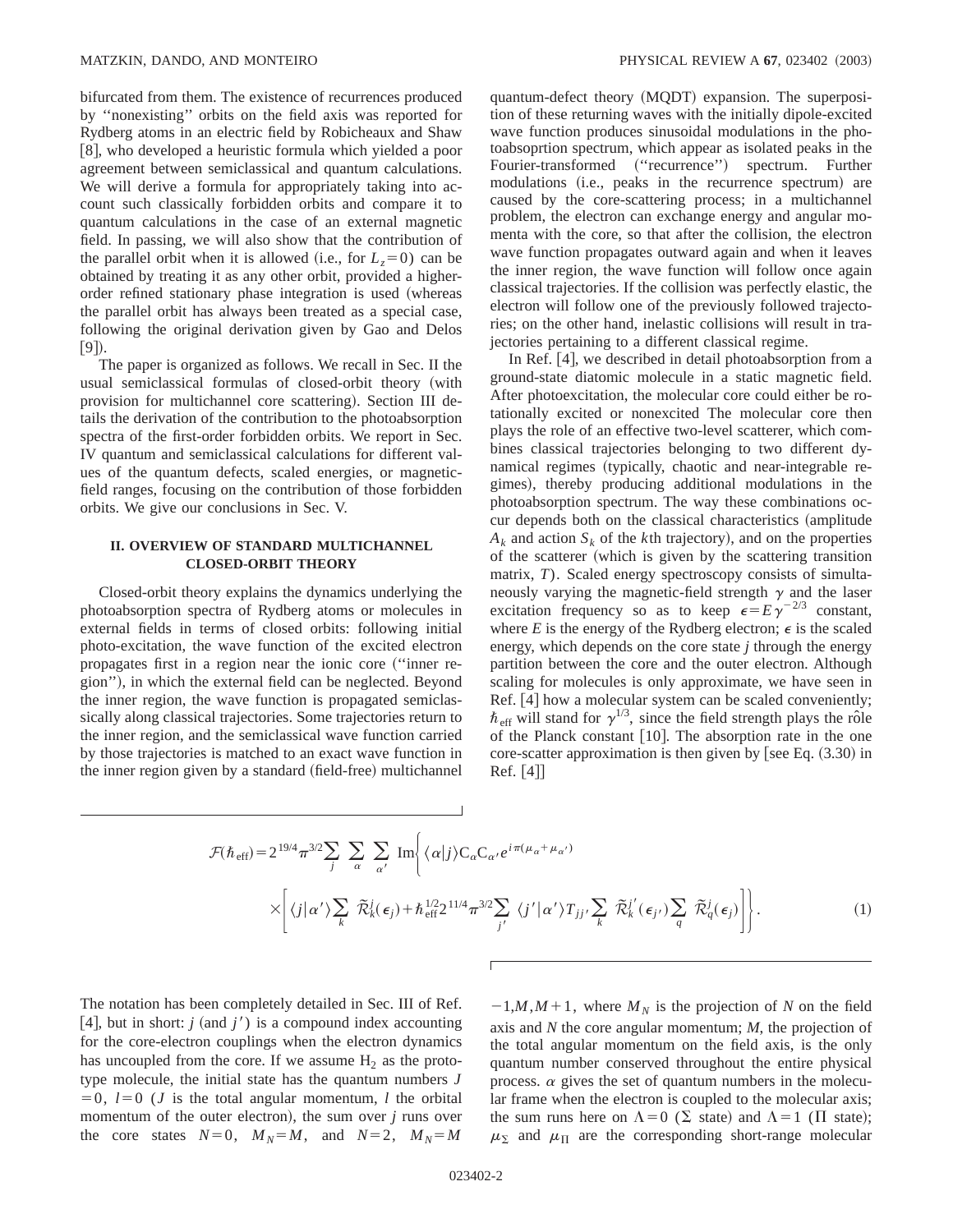quantum defects.  $C_{\alpha}$  is a coefficient giving the relative strength of the electronic dipole transition amplitudes; from the united dipole approximation, known to be valid for  $H_2$ , we have C<sub>2</sub>=1 and C<sub>II</sub>= $\sqrt{2}$ .  $\langle j | \alpha \rangle$  are the transformation coefficients between the molecular and the uncoupled frames. The elements of the scattering matrix  $T_{ji}$  depend solely upon the quantum defects and the  $\langle j | \alpha \rangle$  elements. The quantities  $\tilde{\mathcal{R}}_k^j(\epsilon_j)$  are the only ones that depend on the classical properties of the Rydberg electron trajectories. We have, for the trajectory *k* associated with the core in state *j* [Eqs.  $(3.18)$  and  $(D1)$  of Ref. [4]]:

$$
\mathcal{R}_{k}^{j}(\epsilon_{j}) = |\sin \theta_{ik} \sin \theta_{fk}|^{1/2} \times \sum_{l_{j}l_{j'}} (-1)^{l_{j}+l_{j'}} Y_{l_{j'}m_{j'}}(\theta_{ik}) Y_{l_{j}m_{j}}^{*}(\theta_{fk}) \times \tilde{r}_{f}^{-1/4} A_{k}^{N_{j}m_{j}}(r_{f}, \theta_{fk}) e^{i(2\pi \tilde{S}_{k}^{N_{j}m_{j}}/\hbar_{\text{eff}} - \omega_{k}^{N_{j}m_{j}}\pi/2 - 3\pi/4)},
$$
\n(2)

where  $l_j, l_{j'} \ge |m_j|$  and  $m_{j'} = m_j$ .  $\theta_{ik}$  and  $\theta_{fk}$  are the initial and final angles of the *k*th trajectory relative to the magneticfield direction, which is taken to be along the *z* axis.  $A_k^{N_j m_j}$ and  $\tilde{S}_k^{N_j m_j}$  are the scaled classical amplitude and action, evaluated at the corresponding scaled energy  $\epsilon_j$ ;  $\omega_k^{N_j m_j}$  is the associated Maslov index.  $Y_{l_j m_j}$  ( $\theta_{ik}$ ) will be used throughout as a shorthand notation for  $Y_{l_j m_j}$  ( $\theta_{ik}$ ,0), since the conserved axial symmetry has been separated from the two-dimensional semiclassical problem; we have accordingly used a different notation for the quantized value of the Rydberg electron's angular-momentum projection *m* and its classical counterpart *Lz* appearing in the two-dimensional diamagnetic Hamiltonian. Equation  $(2)$  must be modified for orbits lying along the magnetic-field axis  $(\theta_{ik} = \theta_{fk} = 0)$  as detailed below. Note that Eq.  $(1)$  is also valid for ground-state hydrogen photoexcited to odd-parity states (by setting  $\mu_{\Sigma}$  and  $\mu_{\Pi}$  to zero; then the  $T$  matrix vanishes) as well as for nonhydrogenic Rydberg atoms with a single quantum defect  $\mu_{l=1}$  (by setting  $\mu_{\Sigma} = \mu_{\Pi} = \mu_{l=1}$ ; the *T* matrix is then diagonal).

Equations  $(1)$  and  $(2)$  are obtained by matching the semiclassical wave function  $\psi_{SC}^{N_j m_j}$  associated with the core in state  $|N_j m_j\rangle$  which returns to the core region to a MQDT expansion on a boundary circle  $(r_f, \theta_f)$ . The semiclassical wave function reads

$$
\psi_{SC}^{N_j m_j}(r_f, \theta_f) = \sum_{k} \psi_{out}^{N_j m_j}(r_i, \theta_{ik}) \left| \frac{r_i^2 \sin \theta_{ik}}{r_f^2 \sin \theta_f} \right|^{1/2}
$$

$$
\times A_k^{N_j m_j}(r_f, \theta_f) \exp\{i[S_k^{N_j m_j}(r_f, \theta_f)]
$$

$$
- \omega_k^{N_j m_j} \pi/2]\}, \tag{3}
$$

where  $\psi_{\text{out}}^{N_j m_j}(\mathbf{r}_i, \theta_{ik})$  represents the initially outgoing waves, which were propagated semiclassically beyond the boundary  $(r_i, \theta_i)$ . We shall write  $\psi_{\text{out}}^{N_j m_j}(r_i, \theta_{ik})$  as

$$
\psi_{\text{out}}^{N_j m_j}(r_i, \theta_{ik}) = \sum_{l_j \ge |m_j|} \mathcal{Q}_{l_j} Y_{l_j m_j}(\theta_{ik}),\tag{4}
$$

with

$$
Q_{lj} = -i \pi^{1/2} 2^{3/4} r_i^{-3/4}
$$

$$
(-1)^{lj} e^{i(\sqrt{8r_i}-3\pi/4)} \sum_{\alpha} e^{i\pi \mu_{\alpha}} \langle N_j l_j m_j | \alpha \rangle D_{\alpha}, \quad (5)
$$

where the  $D_{\alpha}$  are the dipole transition amplitudes in the molecular frame. The MQDT expansion reads in the uncoupled basis

$$
\psi_{\text{qdt}}(r_f) = \sum_j |j\rangle \sum_{j'} c_{j'} [\delta_{jj'} f_{l_j}(r_f) + T_{jj'} g^+_{l_j}(r_f)], \quad (6)
$$

where *f* and  $g^+$  are the Coulomb functions (*f* is regular at the origin,  $g^+$  is an outgoing wave). The expansion coefficients  $c_{i}$  are obtained by matching Eqs. (3) and (6) on the boundary. The matching condition reads

$$
c_{j}g_{l_{j}}^{-}(r_{f})/2i = -2\pi \int_{0}^{\pi} d\theta_{f} \sin \theta_{f} Y_{l_{j}m_{j}}^{*}(\theta_{f}) \psi^{N_{j}m_{j}}(r_{f}, \theta_{f});
$$
\n(7)

the integral is performed for each trajectory *k* in the *stationary phase approximation*, since the phase is stationary along the final angle of the trajectory  $\theta_{fk}$  [11]. The value of the coefficients  $c_i$  are then inserted in the expression giving the dipole transition amplitudes, of the form  $\langle \psi_0|\mathbf{D}|\psi_{\text{qdt}}\rangle$ , where  $|\psi_0\rangle$  is the initial state prior to photoabsorption. The formulas for the oscillator strength and the absorption rate are then obtained. Obviously when Eqs.  $(3)$  or  $(7)$  vanish, e.g., *Y*<sub>lj</sub>m<sub>j</sub>( $\theta_{ik}$ )=0 or *Y*<sup>\*</sup><sub>*ijm<sub>j</sub>*</sub>( $\theta_{f}$ )=0, then  $\tilde{\mathcal{R}}^{j}_{k}(\epsilon_{j})$  vanishes, and these orbits should not produce modulations in the oscillator strength.

# **III. CONTRIBUTION OF FIRST-ORDER FORBIDDEN ORBITS**

#### **A. General remarks**

Although Eqs. (1) and (2) predict that if  $\tilde{\mathcal{R}}_k^j(\epsilon_j)$  vanishes, the orbit *k* should not contribute to the recurrence spectrum, we had observed in Ref.  $[4]$  a mismatch between semiclassical and quantum calculations for molecules in fields in the amplitude of certain peaks in the recurrence spectrum. This mismatch was interpreted as arising from the interference of the orbit perpendicular to the field (which lies on the node of a spherical harmonic when  $M=0$  and is thus semiclassically forbidden) with the  $R_2^1$  orbit. As stated, the recurrences associated with classical orbits lying in the node of a wave function were first observed by Shaw *et al.* [7] when comparing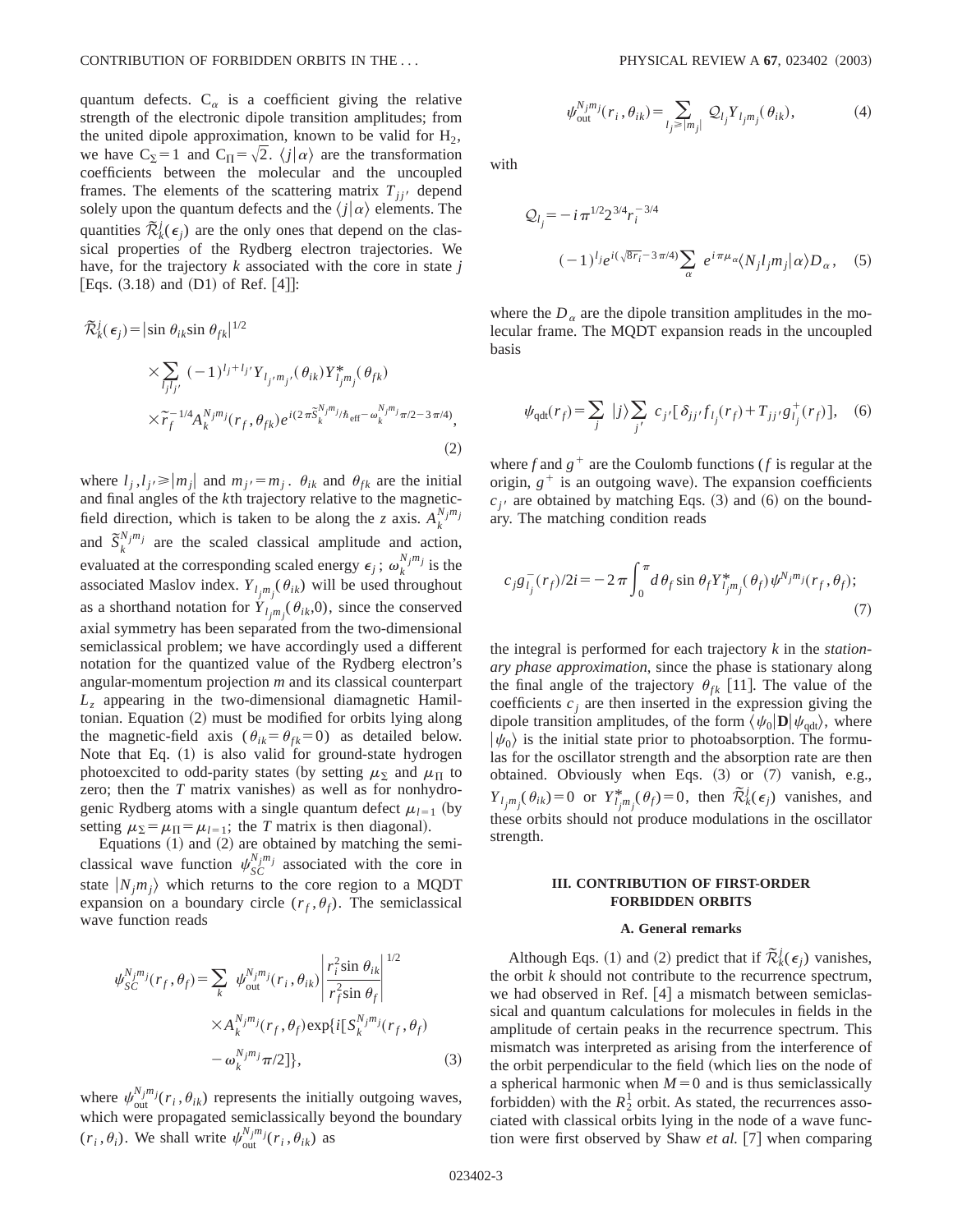quantum and semiclassical calculations for the diamagnetic hydrogen atom at low scaled energies ( $\epsilon \approx -0.7$ ). They obtained a formula for the contribution of the perpendicular orbit by matching the returning semiclassical wave to an ansatz (a rotated first-order Bessel function). In this section, we shall derive simply the contribution to the oscillator strength of this type of first-order suppressed orbit by employing the same framework introduced in Sec. II, without introducing additional assumptions; only the stationary phase integration needs to be performed differently. We will also derive a formula to account for the peaks in the  $m=1$  recurrence spectra appearing at the scaled action of the  $m=0$ parallel orbit, since the parallel orbit does not exist classically when  $L_z \neq 0$  and there is therefore no corresponding  $\tilde{\mathcal{R}}_k^j(\epsilon_j)$  factor. Numerical results and examples will be given in Sec. IV.

#### **B. Contribution of on-node suppressed orbits**

The rationale for including the contribution of orbits lying on the node of a wave function was already given in Ref.  $[7]$ : strictly speaking, an orbit *k* closed at the core with initial and returning angles  $\theta_{ik}$  and  $\theta_{fk}$  is not isolated, but has neighboring orbits that are not closed at the origin. We assume a neighboring orbit returns with an angle  $\bar{\theta}_f$  and envisage the initial angle  $\bar{\theta}_i$  of this orbit to be a function of  $\bar{\theta}_f$ , i.e.,  $\bar{\theta}_i$  $= \theta(\bar{\theta}_f)$ . To the first order in  $\bar{\theta}_f - \theta_{fk}$ , we have

$$
Y_{l_j m_j}(\overline{\theta}_i) = Y_{l_j m_j}(\theta_{ik}) + \frac{\partial Y_{l_j m_j}(\theta_{ik})}{\partial \theta_{ik}} \frac{\partial \theta_{ik}}{\partial \overline{\theta}_f} \bigg|_{\theta_{fk}} (\overline{\theta}_f - \theta_{fk}),
$$
\n(8)

$$
Y_{l_jm_j}^*(\overline{\theta}_f) = Y_{l_jm_j}^*(\theta_{fk}) + \frac{\partial Y_{l_jm_j}^*(\overline{\theta}_f)}{\partial \overline{\theta}_f}\Bigg|_{\theta_{fk}} (\overline{\theta}_f - \theta_{fk}). \quad (9)
$$

In the usual case, the contribution of the neighboring orbits with initial and final angles ( $\overline{\theta}_i$ ,  $\overline{\theta}_f$ ) is negligible when compared to the central orbit with angles ( $\theta_{ik}$ ,  $\theta_{fk}$ ). However, when the central orbit lies on a node of a spherical harmonic, the semiclassical wave function can only be carried by the neighboring orbits, and this contribution can be significant provided the classical density of trajectories is sufficiently large on return to the core.

It turns out that, to the first order in  $\bar{\theta}_f - \theta_{fk}$ , such a contribution comes into play if we have both  $Y_{l_j m_j}$   $(\theta_{ik}) = 0$ and  $Y_{i_{j}m_{j}}^{*}(\theta_{fk})=0$ . If *k* is such an orbit, its contribution to the outgoing wave  $\psi_{\text{out}}^{N_j m_j}$  [Eq. (4)] vanishes. The contribution of the neighboring orbits are taken into account by inserting Eq.  $(8)$  in Eq.  $(4)$  and Eq.  $(9)$  in Eq.  $(7)$ ; the right-hand side of Eq.  $(7)$  then takes the form

$$
-2\pi \int_0^{\pi} d\bar{\theta}_f |\sin \bar{\theta}_f \sin \theta_{ik}|^{1/2}
$$
  
\n
$$
\times \sum_{l_{j'}} Q_{l_{j'}} \frac{\partial Y_{l_{j'}m_j}(\theta_{ik})}{\partial \theta_{ik}} \frac{\partial \theta_{ik}}{\partial \bar{\theta}_f} \left| \frac{\partial Y_{l_{j}m_j}^*(\bar{\theta}_f)}{\partial \bar{\theta}_f} \right|_{\theta_{fk}}
$$
  
\n
$$
\times A_k^{N_jm_j} (r_f, \bar{\theta}_f) \left[ (\bar{\theta}_f - \theta_{fk})^2 \right]
$$
  
\n
$$
\times \exp\{i[S_k^{N_jm_j}(r_f, \bar{\theta}_f) - \omega_k^{N_jm_j}\pi/2]\}.
$$
 (10)

Following Hüpper *et al.* [11], we express the action on the boundary  $(r_f, \bar{\theta}_f)$  in terms of the action of the orbit closed at the origin,  $S_k^{N_j m_j} (r_f, \bar{\theta}_f) \approx S_{k(\text{closed})}^{N_j m_j} + \sqrt{r_f/8} (\bar{\theta}_f - \theta_{fk})^2$ . The integral can now be performed; a straightforward stationary phase integration would lead to zero, since the integrand vanishes at the point of stationary phase  $\overline{\theta}_f = \theta_{fk}$ . However, we can assume the integrand to vary slowly around the angle of stationary phase, and integrate exactly the term between square brackets (see Appendix A). In the semiclassical limit, Eq.  $(A4)$  is appropriate. Equation  $(10)$  then becomes

$$
\hbar e^{i\pi/2} 2^{1/2} [r_f^{-1/4} A_k^{N_j m_j} (r_f, \theta_{fk})]^2 \text{sgn}\left(\frac{\partial \theta_{ik}}{\partial \theta_{fk}}\right)
$$
\n
$$
\times \left\{ -2^{3/4} \pi (2\pi \hbar)^{1/2} e^{i\pi/4} \sum_{l_{j'}} \mathcal{Q}_{l_{j'}} \frac{\partial Y_{l_j m_j}(\theta_{ik})}{\partial \theta_{ik}} \frac{\partial Y_{l_j m_j}^*(\overline{\theta}_{f})}{\partial \overline{\theta}_{f}} \right\}_{\theta_{fk}} |\sin \theta_{ik} \sin \theta_{fk}|^{1/2} r_f^{-1/4} A_k^{N_j m_j} (r_f, \theta_{fk})
$$
\n
$$
\times \exp\{ [i(S_{k(\text{closed})}^{N_j m_j} - 2\sqrt{8r_f} - \omega_k^{N_j m_j} \pi/2)] \} \right\},
$$
\n(11)

where we have used  $A_k^{N_j m_j}(r_f, \theta_{fk}) = |\partial \theta_{ik}/\partial \theta_{fk}|^{1/2}$ . For clarity we have singled out the factor specific to on-node orbits (in front of the curly brackets) relative to the expression valid for "typical" allowed orbits (inside the curly brackets). In particular, it can be seen on-node orbits are suppressed by a factor  $\hbar$  relative to typical orbits.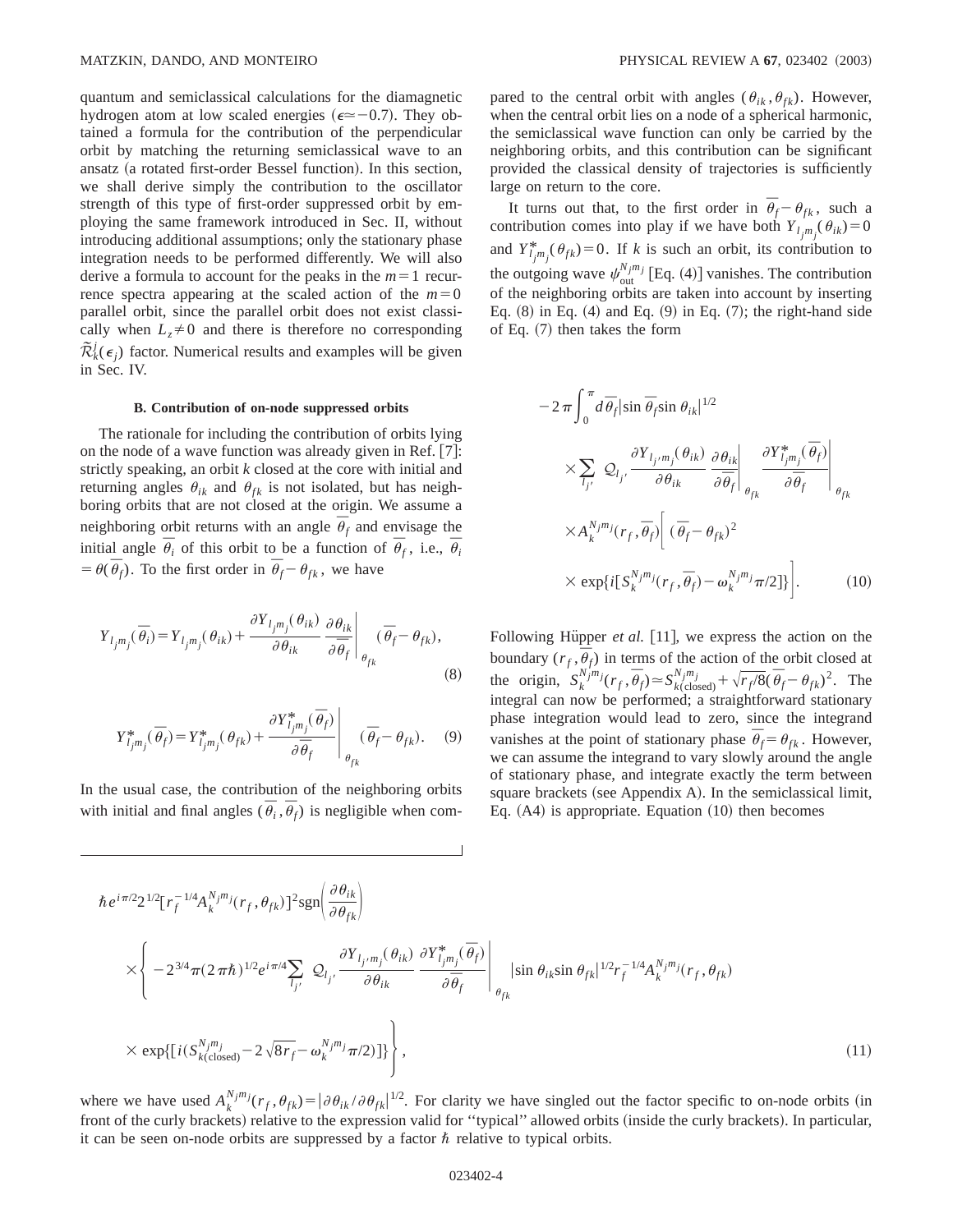The relevant scaled factor  $\tilde{\mathcal{R}}_{k\text{-node}}^j(\epsilon_j)$  giving the contribution of an orbit lying on the node of a wave function in the absorption rate is thus

$$
\tilde{\mathcal{R}}_{k\text{-node}}^{j}(\epsilon_{j}) = \hbar_{\text{eff}} 2^{1/2} \text{sgn} \left( \frac{\partial \theta_{ik}}{\partial \theta_{fk}} \right) |\sin \theta_{ik} \sin \theta_{fk}|^{1/2} \sum_{l_{j}l_{j'}} (-1)^{l_{j}+l_{j'}} \frac{\partial Y_{l_{j'}m_{j}}(\theta_{ik})}{\partial \theta_{ik}} \frac{\partial Y_{l_{j}m_{j}}^{*}(\overline{\theta}_{f})}{\partial \overline{\theta}_{f}} \right|_{\theta_{fk}}
$$
\n
$$
\times [\widetilde{r}_{f}^{-1/4} A_{k}^{N_{j}m_{j}}(r_{f}, \theta_{fk})]^{3} \exp[i(2\pi \widetilde{S}_{k}^{N_{j}m_{j}}/\hbar_{\text{eff}} - \omega_{k}^{N_{j}m_{j}} \pi/2 - \pi/4)]. \tag{12}
$$

This formula holds for nonvanishing angles. Specializing to our atomic and molecular models described above, we have  $l=1$ , so this formula only applies to the orbit perpendicular to the field ( $\theta_{ik} = \theta_{fk} = \pi/2$ ) for the  $m=0$  manifolds (e.g., for a molecule, when  $M=0$ , for an outer electron associated with core states having a projection  $M_N=0$ ). Note that in the absence of core effects, Eq.  $(10)$  becomes strictly equivalent to the correction obtained in Ref.  $[7]$  for the hydrogen atom.

# **C. Contribution of the ''classically nonexisting'' parallel orbit**

### *1. Contribution of the parallel orbit when*  $L_z = 0$

We first recall that the orbit parallel to the field  $(\theta_{ik})$  $= \theta_{fk} = 0$ ) classically exists if  $L_z = 0$ . Even then, this orbit is treated as a special case, because the formulas valid for the other orbits, Eqs.  $(1)$  and  $(2)$ , need to be modified. This modification was originally obtained by matching the semiclassical returning wave to a particular Bessel function on the *z* axis [9]. We show here that the reason this orbit is ''special'' is that the standard stationary phase approximation vanishes. Indeed, setting  $|\sin \theta_{ik}/\sin \theta_{fk}|^{1/2} \rightarrow |\partial \theta_{ik}/\partial \theta_{fk}|^{1/2}$  in the outgoing wave  $(3)$ , the expression to be integrated arising from the matching condition  $|Eq. (7)|$  is

$$
\int_0^{\pi} d\,\overline{\theta}_f \sin \overline{\theta}_f \exp\left(i\sqrt{r_f/8}\,\overline{\theta}_f^2/\hbar\right),\tag{13}
$$

which is zero in the standard stationary phase approximation. However, an approximate closed form may be obtained (see Appendix B). To the first order in  $\hbar$ , we have

$$
\int_0^{\pi} d\,\overline{\theta}_f \sin \overline{\theta}_f \exp\left(i\sqrt{r_f/8}\,\overline{\theta}_f^2/\hbar\right) \approx \hbar \, e^{i\,\pi/2} \sqrt{2/r}.\tag{14}
$$

This result is reduced by a factor  $h^{1/2}e^{i\pi/4}2^{-1/4}\pi^{-1/2}$  relative to the standard stationary phase integration for nonzero degree orbits, which is exactly the result obtained in  $\vert 9 \vert$ . The parallel orbit thus appears as a first-order suppressed orbit, which is apparent from its  $\hbar$  dependence.

# 2. Contribution of the parallel orbit when  $L_z \neq 0$

When  $L<sub>z</sub>$  is nonvanishing, the diamagnetic Hamiltonian contains the repulsive term proportional to  $\tilde{L}_z^2/\tilde{\rho}^2$ , where  $\tilde{L}_z$  $= \gamma^{1/3} L_z$  is the scaled angular momentum and  $\tilde{\rho} = \gamma^{2/3} \rho$  the scaled distance from the  $z$  axis [10]. Even though in the

semiclassical limit,  $\tilde{L}_z$  is small (since  $h_{\text{eff}} \equiv \gamma^{1/3} \rightarrow 0$ ), the centrifugal term is infinite on the *z* axis, and the parallel orbit no longer exists [12]. However, we may expect orbits neighboring the *z* axis and not closed at the nucleus to contribute to the oscillator strength, in the same manner as for the onnode orbit (orbits near the *z* axis for  $L_z \neq 0$  and their structural stability as  $L_z \rightarrow 0$  were actually investigated in Ref.  $[12]$ ). Starting from Eqs.  $(8)$  and  $(9)$  and setting  $\left|\sin \theta_{ik}/\sin \theta_{fk}\right|^{1/2} \rightarrow \left|\partial \theta_{ik}/\partial \theta_{fk}\right|^{1/2}$  in Eq. (3) as in Sec. III B leads, after matching the semiclassical returning wave to the MQDT expansion, to the integral

$$
\int_0^{\pi} d\,\overline{\theta}_f \sin \overline{\theta}_f \overline{\theta}_f^2 \exp(i\sqrt{r_f/8} \overline{\theta}_f^2/\hbar). \tag{15}
$$

To the lowest order in  $\hbar$ , we have (see Appendix B)

$$
\int_0^{\pi} d\bar{\theta}_f \sin \bar{\theta}_f \bar{\theta}_f^2 \exp(i\sqrt{r_f/8} \bar{\theta}_f^2/\hbar) \approx \frac{-4\hbar^2}{r}.
$$
 (16)

The resulting scaled contribution to the oscillator strength is given by

$$
\tilde{\mathcal{R}}_{k\text{-forb 0}}^{j}(\epsilon_{j}) = \hbar_{\text{eff}}^{3/2} 2^{5/4} \pi^{-1/2} \text{sgn} \left( \frac{\partial \theta_{ik}}{\partial \theta_{fk}} \right) \sum_{l_{j}l_{j'}} (-1)^{l_{j}+l_{j'}}
$$
\n
$$
\times \frac{\partial Y_{l_{j},m_{j}}(\theta_{ik})}{\partial \theta_{ik}} \frac{\partial Y_{l_{j}m_{j}}^{*}(\overline{\theta}_{f})}{\partial \overline{\theta}_{f}} \Bigg|_{\theta_{fk}}
$$
\n
$$
\times \left[ \widetilde{r}_{f}^{-1/2} A_{k}^{N_{j}m_{j}}(r_{f}, \theta_{fk} = 0) \right]^{2}
$$
\n
$$
\times \text{exp}[i(2 \pi \widetilde{S}_{k}^{N_{j}m_{j}}/\hbar_{\text{eff}} - \omega_{k}^{N_{j}m_{j}} \pi/2)]. \quad (17)
$$

Within our molecular model, this correction applies when  $|m|=1$ ; this is of course the case when  $M=1$ , but even for  $M=0$ , the outer electron may be associated with core states having a projection  $|M_N|=1$ , i.e.,  $N=2$   $M_N=1,-1$ . Note that we have followed the standard notation used previously, whereby the zero-degree orbit amplitude is set as  $A_k^{N_j m_j}$  $(r_f, \theta_{fk} = 0) = |\partial \theta_{ik} / \partial \theta_{fk}|$  (although *stricto sensu*, this is the square of the genuine two-dimensional semiclassical amplitude), so that now  $\tilde{r}_f^{-1/2} A_k^{N_j m_j} (r_f, \theta_{fk} = 0)$  is independent of the boundary radius  $r_f$ .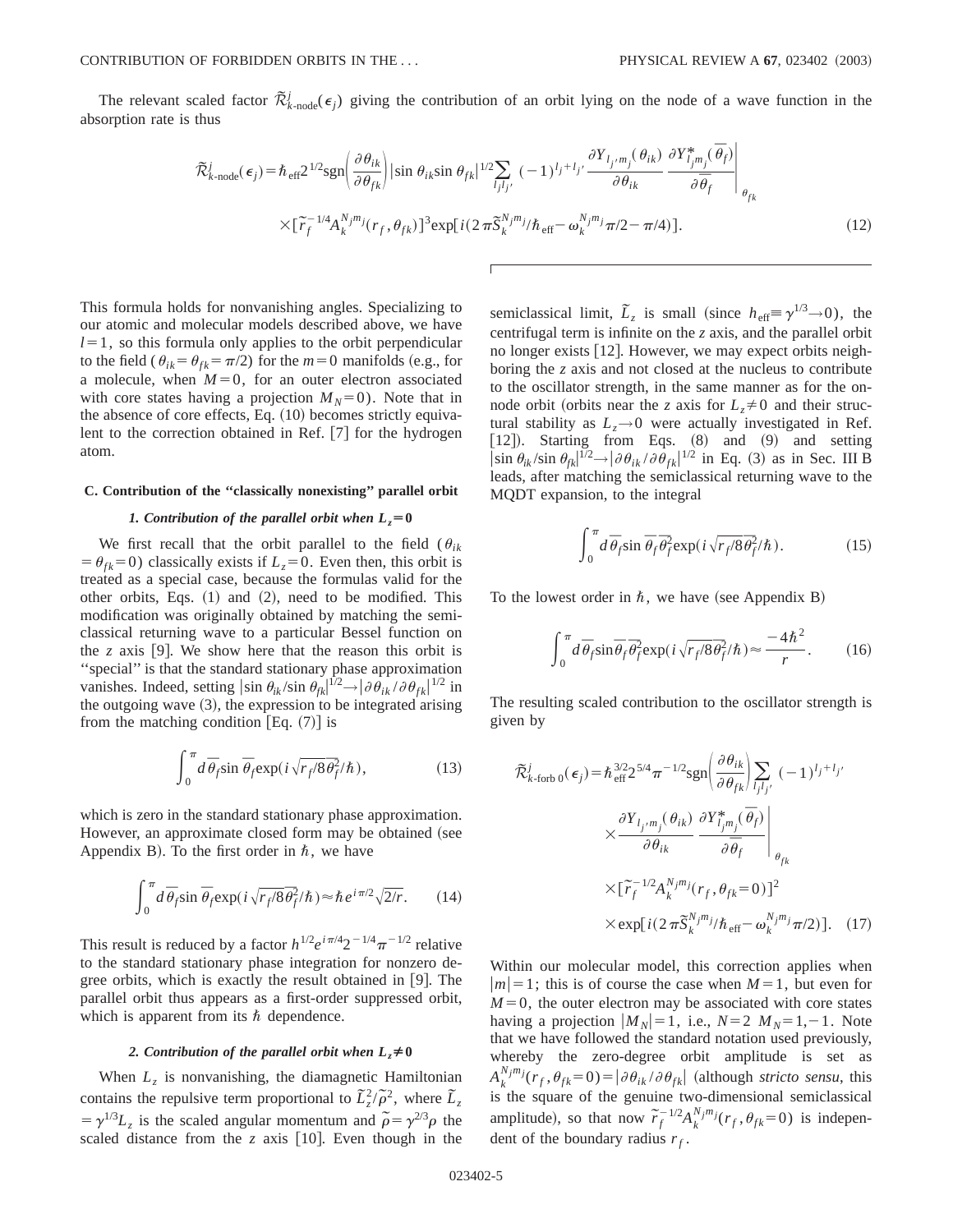

FIG. 1. Recurrence spectrum (Fourier transform of the photoabsorption spectrum) for a nonhydrogenic atom with  $\mu_{l=1} = 0.5$ , *M* =0, at  $\epsilon$ = -0.7, in the range  $\gamma^{-1/3}$ =[60,120]. Top: quantum calculations. Bottom: standard semiclassical calculations (solid line), semiclassical calculation including the higher-order contribution from the on-node orbit (broken line).

#### **D.**  $\hbar$  dependence

Unsurprisingly, the contribution of the forbidden orbits in the recurrence spectra have a different  $\hbar$  dependence. The on-node orbit is suppressed by a factor  $\hbar$  relative to a typical primitive orbit; the parallel orbit is suppressed by a factor  $\hbar^{1/2}$  relative to a typical orbit, and the forbidden parallel by a factor  $\hbar$  relative to the classically allowed parallel orbit and  $\hbar^{3/2}$  relative to a typical orbit. This is to be contrasted with the core-scattered ("diffractive") orbits: each encounter with the core brings in for a typical orbit a factor  $\hbar^{1/2}$ . Thus, single core scattering is expected to dominate the photoabsorption spectrum in the semiclassical regime; however, the  $\hbar$  dependence is balanced by the amplitude factors, explaining why for individual orbits the forbidden contribution may be strong, as will be seen below. It may also be noted that the combination of orbits having different individual  $\hbar$  dependence through core scattering [last term in Eq.  $(1)$ ] will give rise to peaks in the recurrence spectra with a dependence of the form  $\hbar^{\nu/2}$ , where  $\nu$  is an integer depending on the type of primitive orbits connected by the core scattering process. In particular, core-scattering between two forbidden parallel orbits is expected to be highly suppressed in the semiclassical limit.

### **IV. RESULTS**

We compare below quantum and semiclassical calculations to assess the importance of the forbidden orbits in the recurrence spectra of atoms and molecules. The numerical examples given in this section correspond to nonhydrogenic atoms and different molecules obtained by choosing different sets of quantum defects, within the framework of the model described in Sec. II.

Figure 1 displays the recurrence spectrum of a nonhydrogenic atom with  $\mu_{l=1}$ =0.5, *M* = 0, at  $\epsilon$ = -0.7, in the range  $\gamma^{-1/3}$ =[60,120]. The top figure gives the quantum calcula-



FIG. 2. General view of the recurrence spectrum for a molecule with the set of quantum defects  $\mu_{\Sigma} = -0.3$ ,  $\mu_{\Pi} = 0.1$ ,  $M = 0$ , at  $\epsilon_{N=0}$ = -0.3 and  $\epsilon_{N=2}$ = -0.8 in the range  $\gamma^{-1/3}$ = [60,120]. The semiclassical result (bottom) has been calculated in the one corescatter approximation, but the first-order suppressed contributions have been included.

tion, whereas the solid line in the bottom part of the plot results from the standard semiclassical treatment; this solid line only accounts for less than half of the peaks in the recurrence spectrum. The missing peaks relative to the quantum results arise from the orbit  $R_1$  perpendicular to the field (and its *n*th repetition  $R_n$ )—which lies on the node of the wave function and is thus not excited according to the standard treatment—as well as from the combinations produced by core scattering between  $R_n$  and the parallel orbit and between the on-node orbits. The broken line includes the contribution of the on-node orbit  $[Eq. (12)]$  in the semiclassical calculation.

At higher scaled energies, the contribution of the forbidden  $R_n$  orbit is visible through the mismatch observed in Ref. [4] between the height of the peaks in the quantum and semiclassical recurrence spectra. Figure 2 displays a global view of the recurrence spectrum for a molecule with the set of quantum defects  $\mu_{\Sigma} = -0.3$ ,  $\mu_{\Pi} = 0.1$ ,  $M = 0$ , at  $\epsilon_{N=0} =$  $-0.3$  and  $\epsilon_{N=2} = -0.8$  in the range  $\gamma^{-1/3} = [60,120]$ . These quantum defects yield a balanced contribution of the different type of orbits: the primitive geometric orbits (that is, the orbits that appear in the recurrence spectrum of the hydrogen atom), the elastic scattered diffractive orbits (that appear in the recurrence spectra of nonhydrogenic atoms and in molecules) and the inelastic scattered diffractive orbits (that solely appear in molecular systems). In Figs.  $3-5$ , we focus on some individual peaks in the recurrence spectra, choosing different sets of quantum defects but keeping the other parameters (scaled energies,  $\gamma$  range) constant, to observe the presence of the on-node orbit and how its interplay with core scattering affects the amplitude of the recurrence peaks.

Figure 3 displays the recurrence spectra for nonhydrogenic atoms with  $\mu_{l=1}$ =0.5 [a],  $\mu_{l=1}$ =0.25 [b], and  $\mu_{l=1}$ = 0.1 [c], at  $\epsilon$  = -0.3, around the peaks labeled 3 and 1  $+3$  in Fig. 2. According to the standard treatment (solid line), peak 3 is produced by the  $R_2^1$  "pac-man" orbit (the shapes and characteristics of the orbits mentioned here are given in Table I and Fig. 6 of Ref. [4];  $R_2^1$  has bifurcated from  $R_2$  at a slightly lower energy, and thus the two orbits have nearly the same scaled action), and  $1+3$  results from the combination of the  $V_1^1$  "balloon" orbit (peak 1) and  $R_2^1$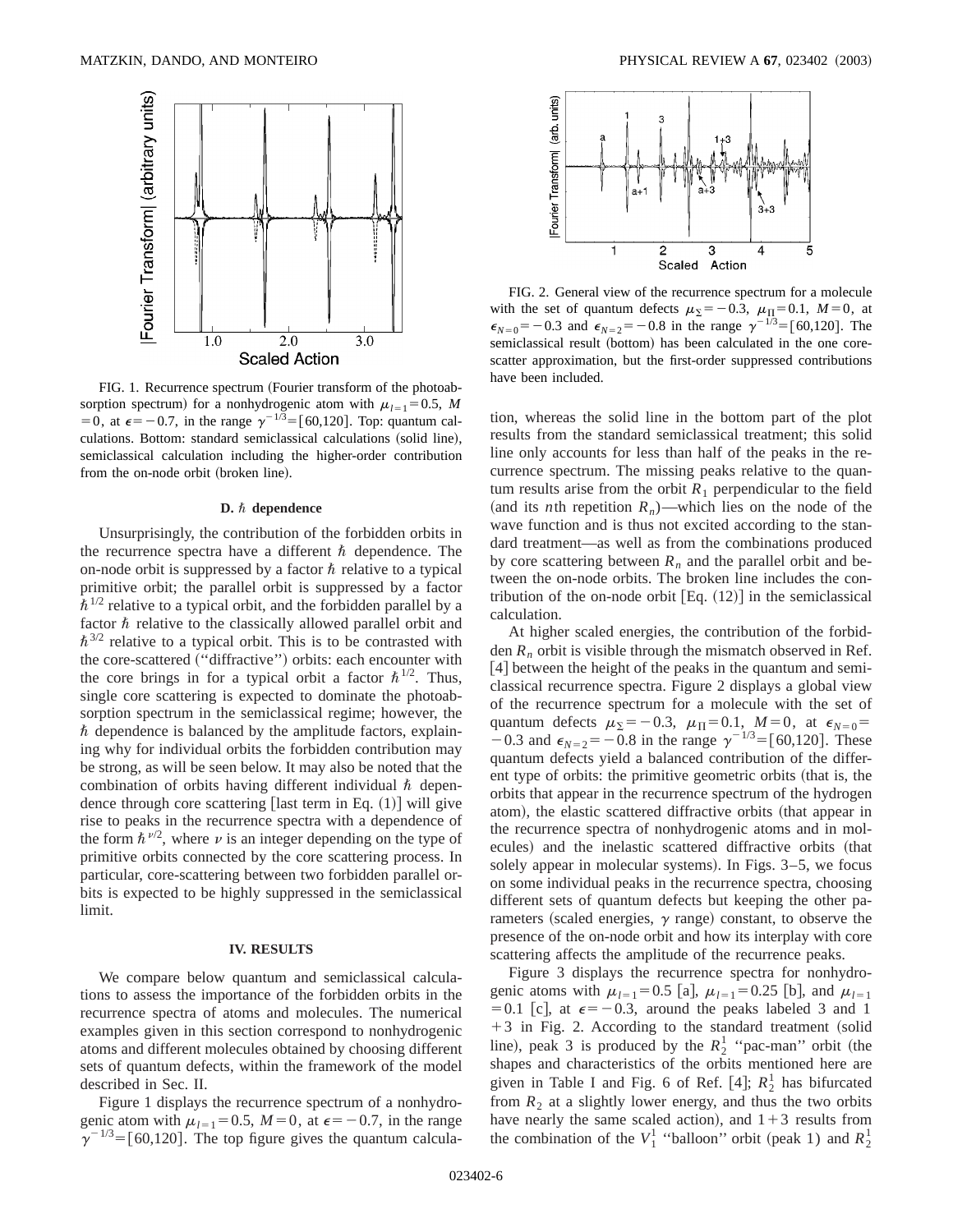

FIG. 3. Recurrence spectra for nonhydrogenic atoms with  $\mu_{l=1}$ =0.5 [a],  $\mu_{l=1}$ =0.25 [b], and  $\mu_{l=1}$ =0.1 [c]. The left panel represents the peak labeled 3 in Fig. 2, the right panel shows the combination peak  $1+3$  (the amplitude of the  $1+3$  peak has been multiplied by 3 relative to the amplitude of the peak on the left panel). For each peak, the quantum result (top) is plotted versus semiclassical calculations (upside down) without (solid line) and with (broken line) the higher-order contributions.



FIG. 4. The peak labeled  $3+3$  in Fig. 2 is shown for a molecule with quantum defects  $\mu_{\rm S}=0.5$ ,  $\mu_{\rm H}=0$  [a] and  $\mu_{\rm S}=0.5$ ,  $\mu_{\rm H}=0.5$ [b]. The inclusion of the higher-order contributions (broken line) gives a better agreement with the quantum calculations (top) than the standard semiclassical formalism (solid line upside-down).



FIG. 5. The peak labeled  $a+3$ , due to inelastic core scattering in Fig. 2 is shown for the choice of quantum defects  $\mu_{\Sigma} = 0.5$ ,  $\mu_{\Pi} = 0$ . The inclusion of the higher-order contributions (broken line) gives a better agreement with the quantum calculations (top) than the standard semiclassical formalism (solid line upside-down).



FIG. 6. Recurrence spectrum for the hydrogen atom at  $\epsilon = -0.55$ ,  $M = 1$ , in the range  $\gamma^{-1/3} = [30,240]$ . The plot focuses on the first and second repetitions of the first-order suppressed ''parallel'' orbit, which is clearly visible on the quantum calculations (top). This feature is absent from the standard semiclassical calculations (bottom, solid line), but the inclusion of the higher-order contributions (bottom, broken line) results in an excellent agreement with the quantum calculations. Note that the peak at  $\overline{S}$ = 0.95 sits on the right shoulder of the much stronger  $R_1$  orbit; the oscillations are due to the finite range of the Welch-windowed Fourier transform.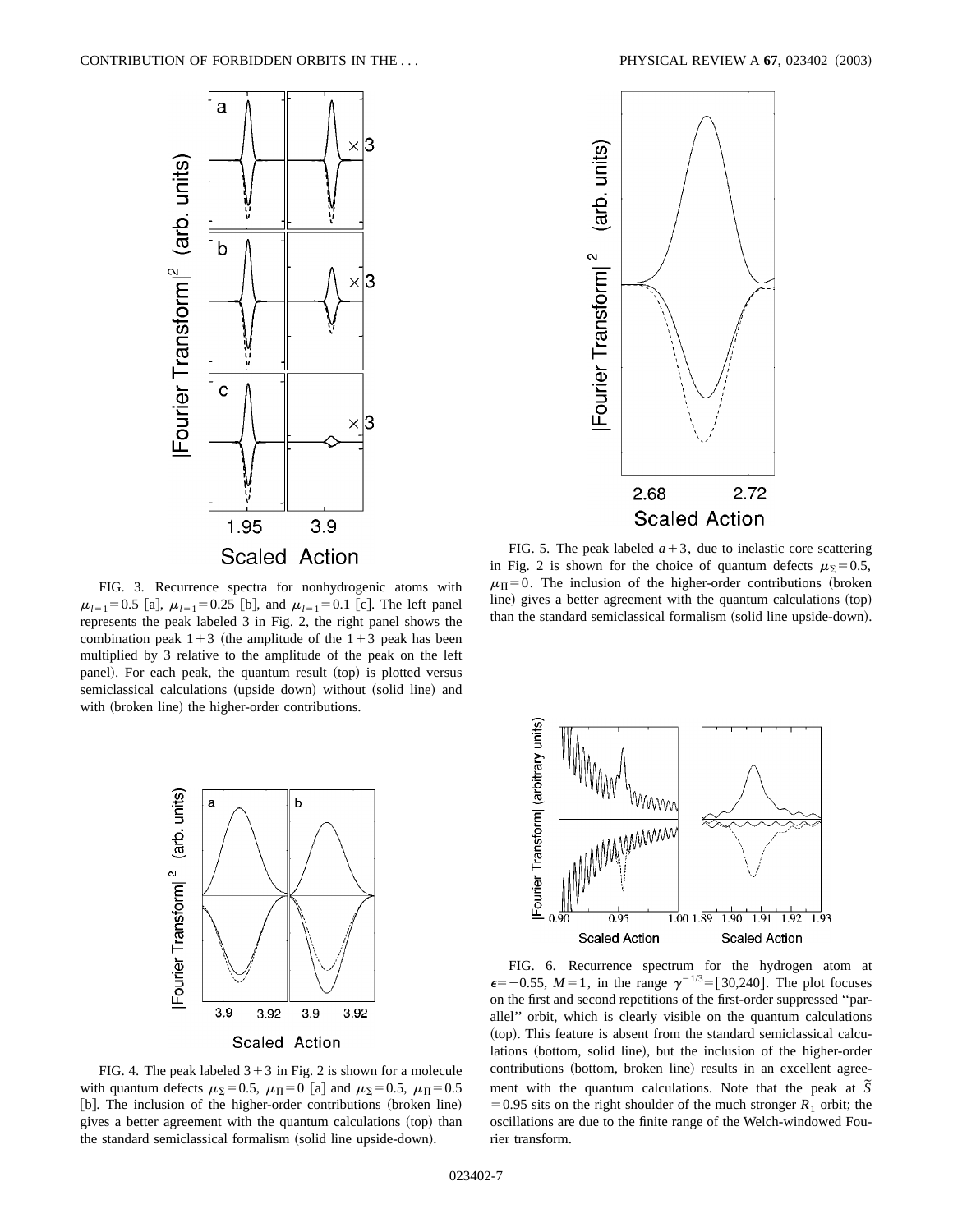through core scattering. The mismatch for the peak 3 arises from interference between the contributions of the  $R_2^1$  and the on-node  $R_2$  orbit; indeed, including the on-node orbit in the semiclassical calculations results in excellent agreement with the quantum result. The peak 3, thus, results from the interference of primitive orbits and accordingly does not depend on the value of the quantum defect; however, the peak  $1+3$  does depend on the quantum defect and vanishes in the limit  $\mu_{l=1}\rightarrow 0$ ; the contribution of the on-node orbit in 1  $+3$  is seen to be important (in absolute terms), only provided the quantum defect is large. Note that, in principle, we should also have taken into account the first and third repetitions of the perpendicular orbit, but their corresponding amplitudes are very small, so these orbits have a negligible contribution to the recurrence spectra.

The situation depicted in Fig. 4 is more involved: a close up of the peak at  $\overline{S}$  = 3.9 (labeled 3 + 3 in Fig. 2) is shown for a molecule with quantum defects  $\mu_{\Sigma} = 0.5$ ,  $\mu_{\Pi} = 0$  [a] and  $\mu_{\Sigma}$ =0.5,  $\mu_{\Pi}$ =0.5 [b]; the peak 3+3 arises from recurrences produced by different orbits: the second return of  $R_2^1$ and the fourth return  $R_4$  of the on-node perpendicular orbit, the combinations  $R_2^1 + R_2^1$ ,  $R_2^1 + R_2$ , and  $R_2^1 + R_2$  via core scattering. The resulting peak amplitude depends both on the quantum defects (which rule the core-scattering amplitudes) and on the inclusion of the two on-node orbits: in the first case, the standard semiclassical result *underestimates* the exact quantum calculation, whereas in Fig.  $4(b)$ , the standard semiclassical result *overestimates* the correct recurrence strength. Adding the contribution of the on-node orbits in the semiclassical treatment results in both cases in a better agreement with the quantum calculations.

Figure 5 displays the peak labeled  $a+3$  in Fig. 2 but for the choice of quantum defects  $\mu_{\Sigma} = 0.5$ ,  $\mu_{\Pi} = 0$ . This peak results from the inelastic scattering between  $R_2^1$  at  $\epsilon = -0.3$ and the perpendicular orbit associated with the core state *N*  $=2$ ,  $m=\pm 1$  at  $\epsilon=-0.8$ . Again, the standard closed-orbit result underestimates the recurrence strength and the inclusion of the first-order suppressed on-node orbit improves the agreement with the quantum results.

Finally, Fig. 6 shows a portion of the recurrence spectrum for the hydrogen atom at  $\epsilon = -0.55$ ,  $M=1$ , in the range  $\gamma^{-1/3}$ =[30,240]. We have focused on the peaks at  $\tilde{S}$ =0.95 and  $\tilde{S} = 1.91$ , which are due to the first and second returns of the classically ''nonexisting'' forbidden parallel orbit. Note that the peak at  $\bar{S}$  = 0.95 sits on the right shoulder of the much stronger  $R_1$  orbit, whereas the second return at  $\tilde{S}$  $=1.91$  is sufficiently isolated. The quantum calculation for  $M=1$  thus displays peaks for orbits, which classically "do not exist," at the actions of the corresponding  $M=0$  parallel orbit. The standard semiclassical treatment (solid line) cannot obviously account for those peaks, but including Eq.  $(17)$ , which takes into account higher-order contributions, yields an excellent agreement with the quantum results, since those forbidden orbits contribute, albeit modestly, to the photoabsorption spectrum.

#### **V. DISCUSSION AND CONCLUSION**

The feature developed in this paper is one of the many refinements that can be undertaken to improve a semiclassical formalism such as closed-orbit theory. Some processes are forbidden on purely classical grounds (e.g., the abovebarrier reflection of excited lithium in an electric field which results in very broad resonances in the absorption spectrum [13]), whereas other processes are semiclassically distorted  $(e.g., diverging amplitudes at bifurcations).$ 

The role of the perpendicular on-node orbit was first observed in calculations for the diamagnetic hydrogen atom at low scaled energy ( $\epsilon \approx -0.7$ ) [7]. Subsequent highresolution experiments on helium in a magnetic field in the same dynamical regime did not clearly detect the on-node orbits (they were within the experimental noise)  $[14]$ . We have given a simpler derivation of the contribution of these first-order suppressed orbits, and our numerical results indicate that on-node orbits are more likely to be detected in nonhydrogenic atomic or molecular systems with strong quantum defects. At low scaled energies, peaks resulting from the core scattering of the on-node orbit with a strong allowed orbit could be more easily detected; at higher scaled energies, the on-node orbit is most likely to affect the amplitude of peaks due to typical allowed orbits.

The presence of contributions in the quantum photoabsorption spectra which were not correlated with any classical orbit was observed in calculations for nonhydrogenic atoms with  $m \neq 0$  in an electric field by Robicheaux and Shaw [8]; these contributions were coined ''recurrences without closed orbits'' because they appear at the scaled action of the parallel orbit, which only exists classically when  $L_z=0$  and should, therefore, be absent in an  $m \neq 0$  recurrence spectrum. These authors also gave an *ad hoc* semiclassical formula akin to the on-node correction which resulted in a poor agreement with the quantum calculations. Main  $\lceil 15 \rceil$  later pointed out that, for small but nonvanishing  $L_z$ , periodic orbits having nearly the same action as the  $L<sub>z</sub>=0$  parallel orbit do exist; it was unclear however, whether, the recurrences without closed orbits could be attributed to such orbits, in particular, because the starting point of these orbits is several atomic units away from the core. Our formula  $Eq.$  $(17)$  correctly accounts for the peaks in the recurrence spectrum associated with these apparently nonexisting orbits; the  $\hbar$  dependence is different to that of the suppressed on-node orbits. The physical picture is similar in both cases: just as Eq.  $(12)$  accounts for close neighbors to the on-node orbit, which are not closed at the origin but carry a portion of the wave function back to the core region, Eq.  $(17)$  takes into account nonradial orbits close to the *z* axis which also give rise to recurrences by carrying the wave function from and into the core region.

To conclude, we have seen that the first-order forbidden processes can be included within the closed-orbit theory in a simple and unified manner by elementary manipulations of the stationary phase integral, which yield a higher-order  $\hbar$ dependence. In passing, we have shown that the zero-degree orbit, which has always required special treatment, is in fact a case calling for a refined stationary phase integration. Analogous manipulations of the stationary phase integral of the Green's function were performed in Ref.  $[16]$  to obtain an improved semiclassical long-range scattering matrix or Rydberg atoms in fields. Our method provides a convenient and effective way of including nonradial and nonclosed tra